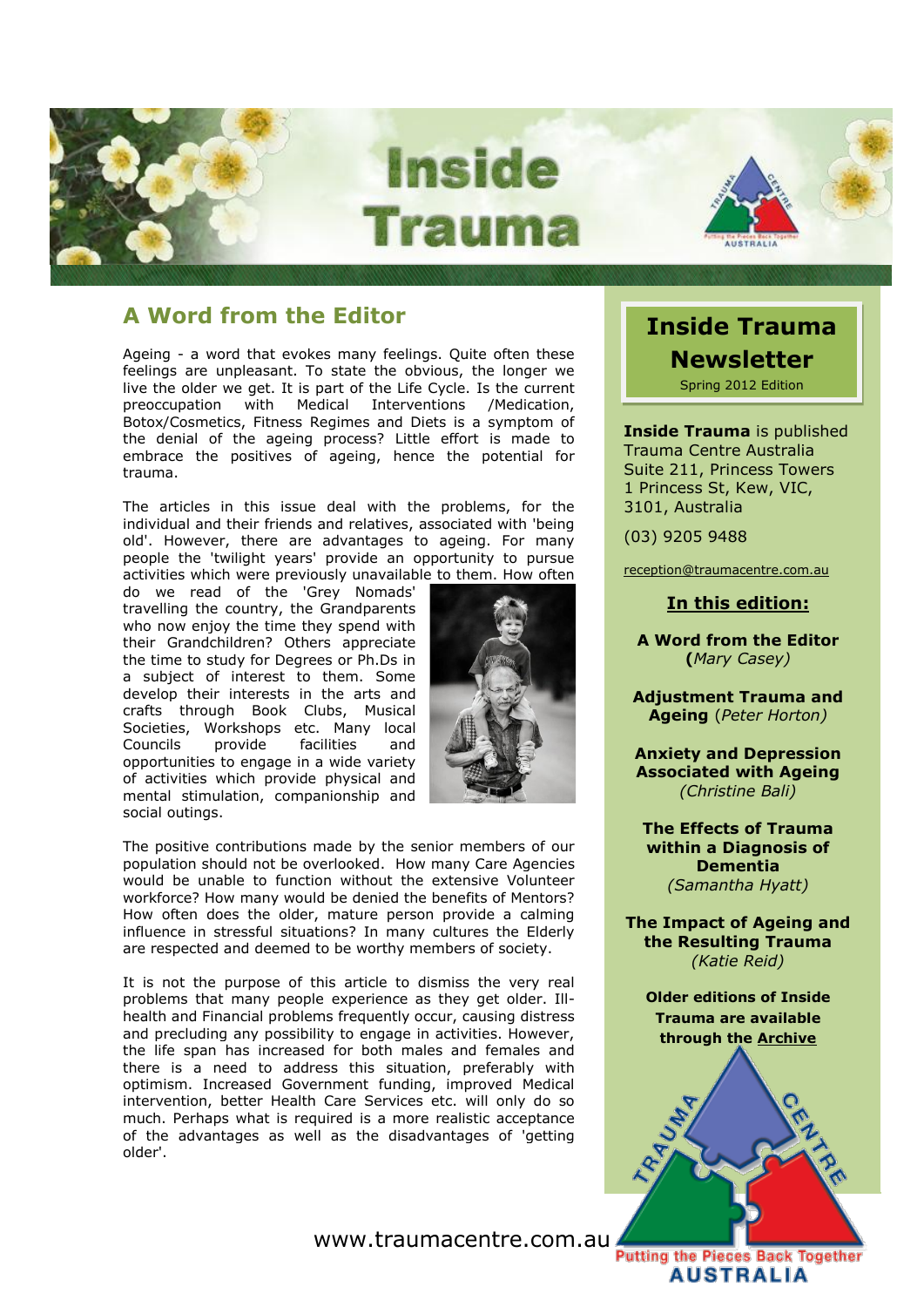*Mary Casey Clinical and Educational Supervisor of Trauma Centre Australia*

### **Adjustment Trauma in Ageing**

The concept of adjustment of people getting older is complex. This article seeks to place emphasis on the preventative mental hygiene that may help people to make a better adjustment in their later years. We all wish to reduce the stress and subsequent trauma that faces each person during the Odyssey of life. There have been two main avenues of psychological investigation in ageing. Firstly, to get an accurate description of people's behaviour in old age. Secondly, what causes maladjustment and what appears to reduce the trauma of maladjustment that can appear.

Perhaps, adjustment and balance is a critical concept in life's function. Each of the domains including cognitive, emotional, physical, social environment must attain balance. Many psychologists argue that ageing can disturb the balance, therefore, it is the rebalancing of domains that need to be attained. If that fails and the individual is unable to succeed, then unhappiness may result.

Modern society continues to extend life. Medical sciences have halted life threatening illness, therefore, as life extends, people are faced with functional decline. The goal is to seek a new balanced order. Society must not leave behind the care of our Aged by simply investing in increased longevity. If man continues to lengthen the life cycle without any notion of the quality of life in man's new-found life-span, society will have to invest money and resources to combat potential aged maladjustment.

Life, from the beginning to end, is a continuous series of adjustments and changes. Unless these adjustments are made

by individuals and couples in a satisfactory way, then people cannot adequately relate to society. Barrett (1971) argues that no two people will experience the need for adjustment in the same way. Therefore, successful adjustments are an individual and unique proposition that lead to happiness and fulfilment.



To help the aged person to attain balance, certain strategies need to

be developed to meet ageing challenges and assist with coping and adjustment. The following key elements help with this balance:

- a) Attitude of flexibility to adopt to life's pressures;
- b) Ability to explore new ways of coping with life events;
- c) Use of info-seeking and problem-solving rather than withdrawing;
- d) Increase in self-confidence about strengths and weaknesses;
- e) Expanding social networks, via clubs, organisation and social groups;
- f) Involvement in Grandparenting to promote self satisfaction.

**[www.traumacentre.com.au](http://www.traumacentre.com.au/)**

**Wisdom doesn't automatically come with old age. Nothing does – except wrinkles. It's true, some wines improve with age. But only if the grapes were good in the first place. (Abigail Van Buren)**

**Ageing is not 'lost youth' but a new stage of opportunity and strength.** 

**(Betty Friedan)**



www.traumacentre.com.au

**AUSTRALIA**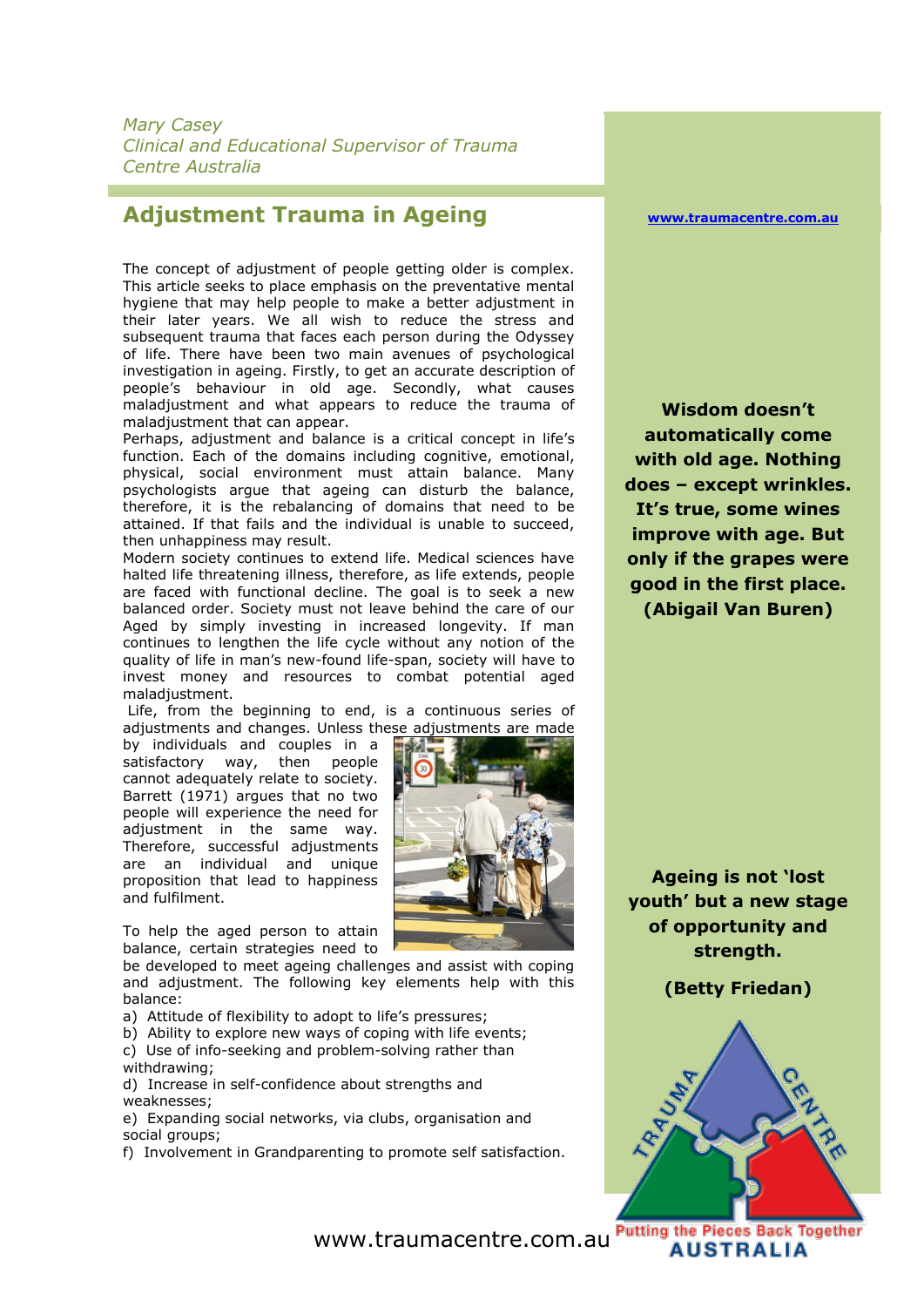Further interventions for the aged quality of life are:

- 1. Insight into one's behaviour
- 2. Reduction of Anxiety and Depression
- 3. Adaptation to current situations
- 4. Improved self-care skills
- 5. Encouraging activity
- 6. Facilitating Independence
- 7. Accepting one's weakness and difficulties
- 8. Improving relationships

*Peter Horton Founding Director of Trauma Centre Australia*

## **Anxiety and Depression Associated with Ageing**

Just like any other stages in the human life, if unexpected situations outside a person's coping ability occur during old age, then mental disorders such as Depression and Anxiety can develop. There are many things that can lead to depression and anxiety in old age such as financial issues, retirement, death of loved ones, isolation, medical problems and side-effects of certain medications. Most people in our modern Western society believe that Depression and Anxiety in old age are normal and a part of ageing. They are not. They need to be treated in order to ensure that the older person still gets a good quality of life. Although Depression and Anxiety are different disorders (Depression – sadness, fatigue, low self-worth; Anxiety - agitation, fear, feelings of detachment), they often occur in conjunction with each other.

If families do not know the signs to look for, they may not be able to recognise that the elderly person is depressed and has anxiety problems. Elderly people with depression in general report more physical symptoms like aches and pains, and less sadness when compared to younger people with depression. This problem can be made worse if Healthcare providers make a mis-diagnosis about the condition. If the elderly person does not get the proper and required treatment this can make it very difficult for the family and can cause conflict in the family dynamics. This in turn can lead to the elderly person experiencing more trauma and suffering from further depressive and anxious states.

One way to combat depression and anxiety in old age is to be aware of potential life changes this may bring. Rather than pretending or denying that such events will occur, an

awareness of, and planning for possible significant traumatic events, can help alleviate the severity of this trauma. Older age can present issues which may need to be planned for. These can include setting<br>finances in order, or finances in order, or anticipating any future medical conditions so that one can create strategies to reduce



**[www.traumacentre.com.au](http://www.traumacentre.com.au/)**



Take one letter away each time and make a new word



How many words of 4 letters or more can be made from;

**A W A R E N E S S**



**Putting the Pieces Back Together AUSTRALIA** 

www.traumacentre.com.au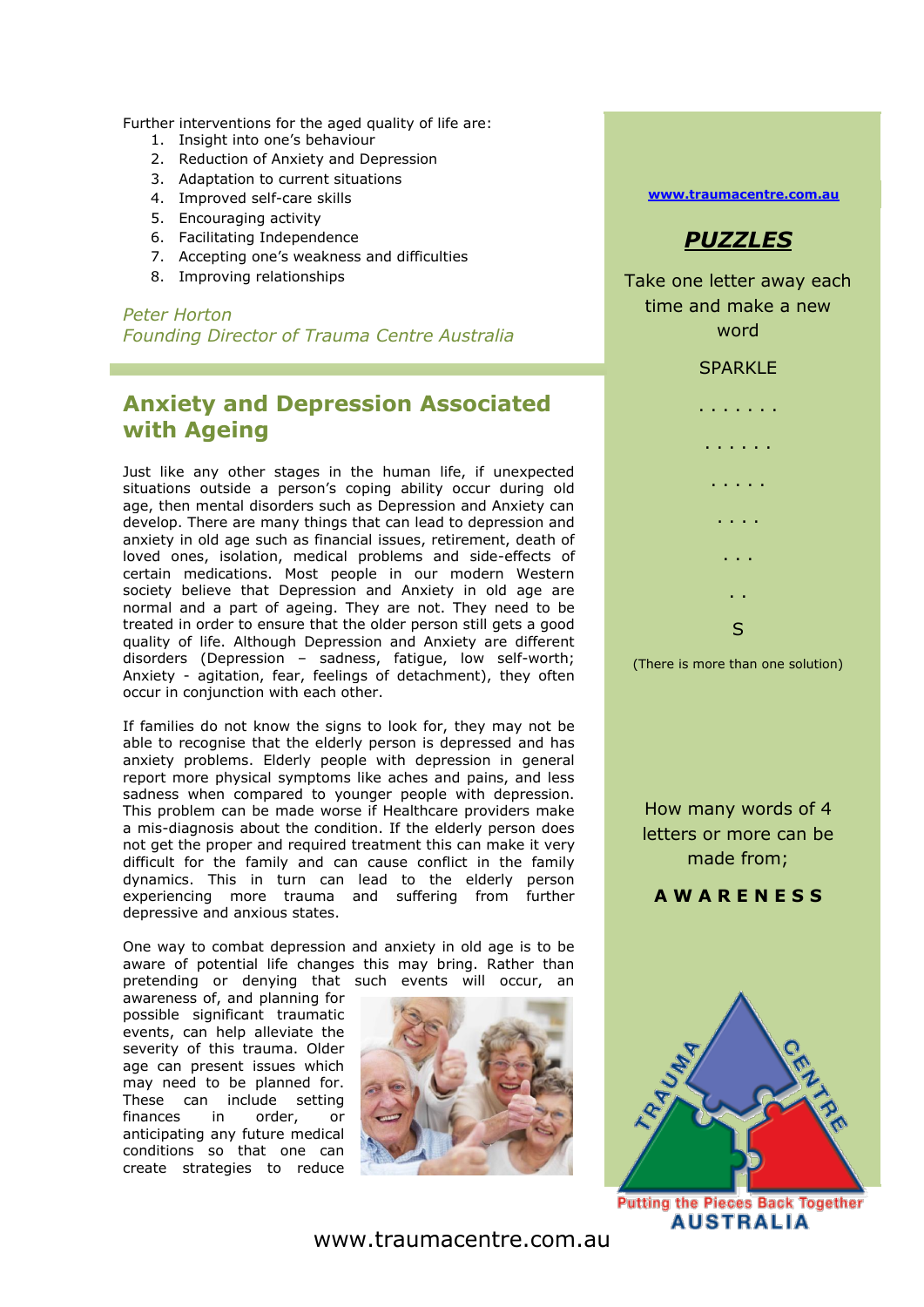their potential impact on daily living. The loss of an individual's physical or mental abilities, or the same to a partner, can put a great strain on the rest of their life. The death of a partner will also be a traumatic event for the life of the other. Prior planning around support systems and learning how to use coping techniques in difficult situations may help avoid severe trauma. Always trying to better ourselves should be something we should do when we are younger, rather than trying to find the Elixir of life. Doing it will greatly increase the quality of life.

*"Fear of ageing is the single most powerful agent creating exactly what we fear. Just as our fear of memory loss can create actual memory decline, the dread of ageing may be taking its toll on many other body systems." - [Jere Daniel](http://www.psychologytoday.com/articles/authors/jere-daniel)*

*Christine Bali Undergraduate Counsellor*

## **The Effects of Trauma within a Diagnosis of Dementia**

#### **Dementia**

Dementia is a term which describes a wide range of mental disorders that reduce an individual's ability to perform everyday tasks. Alzheimer's disease is the most common type of dementia and accounts for 60 to 80 percent of cases (Dementia and Alzheimer's Association of Australia).

Symptoms of the disease include memory loss, inability to focus, impairments in communication and language, reasoning and visual perception. These impairments may result in the patient being unable to undertake daily tasks, as dementias are progressive and may worsen as time passes. Therefore, the importance for early diagnosis and intervention is paramount for maximum benefit of available treatments (Dementia and Alzheimer's Association of Australia).

#### **Transfer Trauma**

Diagnosis of dementia often results in patients experiencing stress, sometimes severe, when a transfer from a familiar home environment to an Aged Care or other supportive facility

is required. This stress is usually temporary and is reduced when the patient builds a trust within their new environment. However, in some people, it can be a very stressful and traumatic experience which can last days or weeks (K. Warchol, OTR/L).

Patients who experience this Transfer Trauma can be at a

high risk of developing depression, anxiety, resistance to care and behavioural disturbances. Furthermore, there is often a feeling of abandonment experienced by patients who are within this transition phase. It is therefore, imperative to develop a proactive plan when patients are moving location, in order to minimise the effects of the trauma (K. Warchol, OTR/L).

During the time of change, there are significant challenges and

**[www.traumacentre.com.au](http://www.traumacentre.com.au/)**

**A man growing old becomes a child again. (Sophocles)**

**Age does not diminish the extreme disappointment of having a scoop of ice cream fall from the cone. (Jim Fiebig)**

**Age is an issue of mind over matter. If you don't mind, it doesn't matter. (Mark Twain)**



**Putting the Pieces Back Together AUSTRALIA**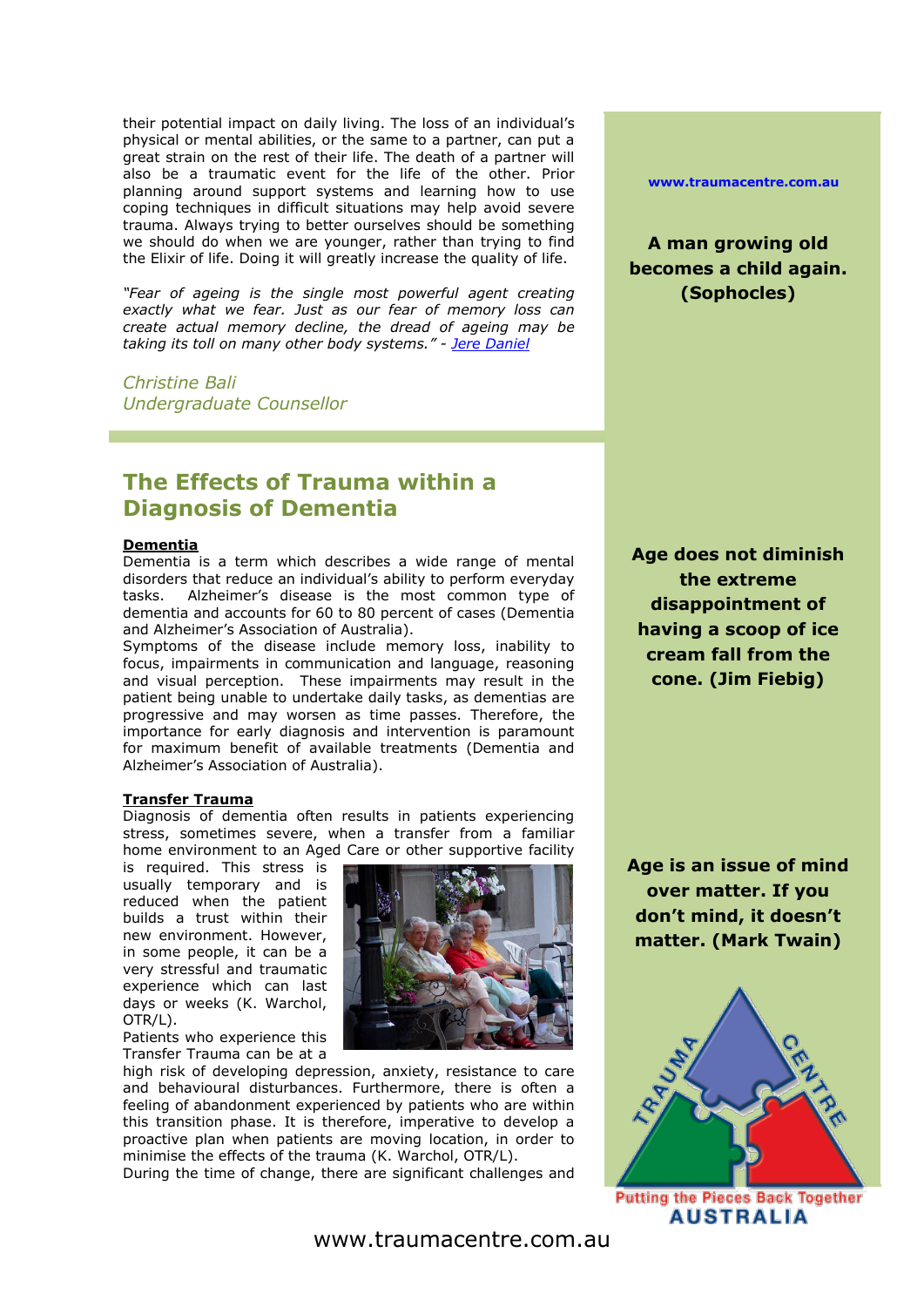stressors for family members including feelings of guilt. The role of a therapist is important, to help reduce the transfer trauma. Treatment centres on educating caregivers to create routines that acknowledge the patient's preferences, and adapt tasks to induce self- performance (K. Warchol, OTR/L).

#### **Psychological impacts of a diagnosis of dementia in couples**

Research suggests that early detection and disclosure of a diagnosis is important in a couple's appraisal of the illness within the early stages. Research has identified several themes within a couple's experience of receiving a diagnosis of Dementia which may impact on the relationship. This specifically relates to where only one person in the relationship has a diagnosis of Dementia. The impacts include; a reduction in shared activities, loss of emotional support from partner, and reduction in quality of verbal communication between the couple, all of which may have negative effects on the role of care-giver and marital intimacy/satisfaction (Baikie, 2002).

Couples, who have received a diagnosis of Dementia need to be supported to help them make sense of the situation, develop coping strategies to adjust, identify new roles and manage the loss and associated grief during the early stages (Robinson et al, 2010).

*Samantha Hyatt Provisional Psychologist*

## **The Impact of Ageing and the Resulting Trauma**

The process of ageing is a multidimensional phenomenon which occurs from the moment of conception through to the last breath taken by an individual. Intriguingly, development sees humans progress from highly dependent newborns, to largely independent adults who have advancing abilities, skills and knowledge. Unfortunately, more often than not, ageing brings with it a decline in the independence experienced in adulthood, as mobility and sensory function become reduced and chronic health conditions become increasingly life threatening. Few models provide insight into old age, therefore, knowing the best means of providing care for the older individual becomes an area of concern. Balancing the need to provide care with the desire to maintain the elderly individual's sense of self can often be difficult, as the older person finds reductions in their independence threatening and disheartening. Below, the impact of ageing and the trauma caused will be briefly discussed.

As the body ages people can become more susceptible to a variety of problems including the loss of bodily functions. Most commonly this comes in the form of incontinence as a result of frailty, limited mobility and illness. There are a number of organisations that can provide assistance and advice in relation to the challenges faced as the result of loss of bodily function and GPs are able to assist in relation to prescribing medications that are easy to ingest and can help with issues such as incontinence. See: **[www.continence.org.au](http://www.continence.org.au/)** for further information.

In addition to the loss of bodily function there is also the

**[www.traumacentre.com.au](http://www.traumacentre.com.au/)**

**There is no old age. There is, as there always was, just you. (Carol Matthau)**

**Anyone who stops learning is old, whether at twenty or eighty. Anyone who keeps learning stays young. The greatest thing in life is to keep your mind young.**

**(Henry Ford)**



www.traumacentre.com.au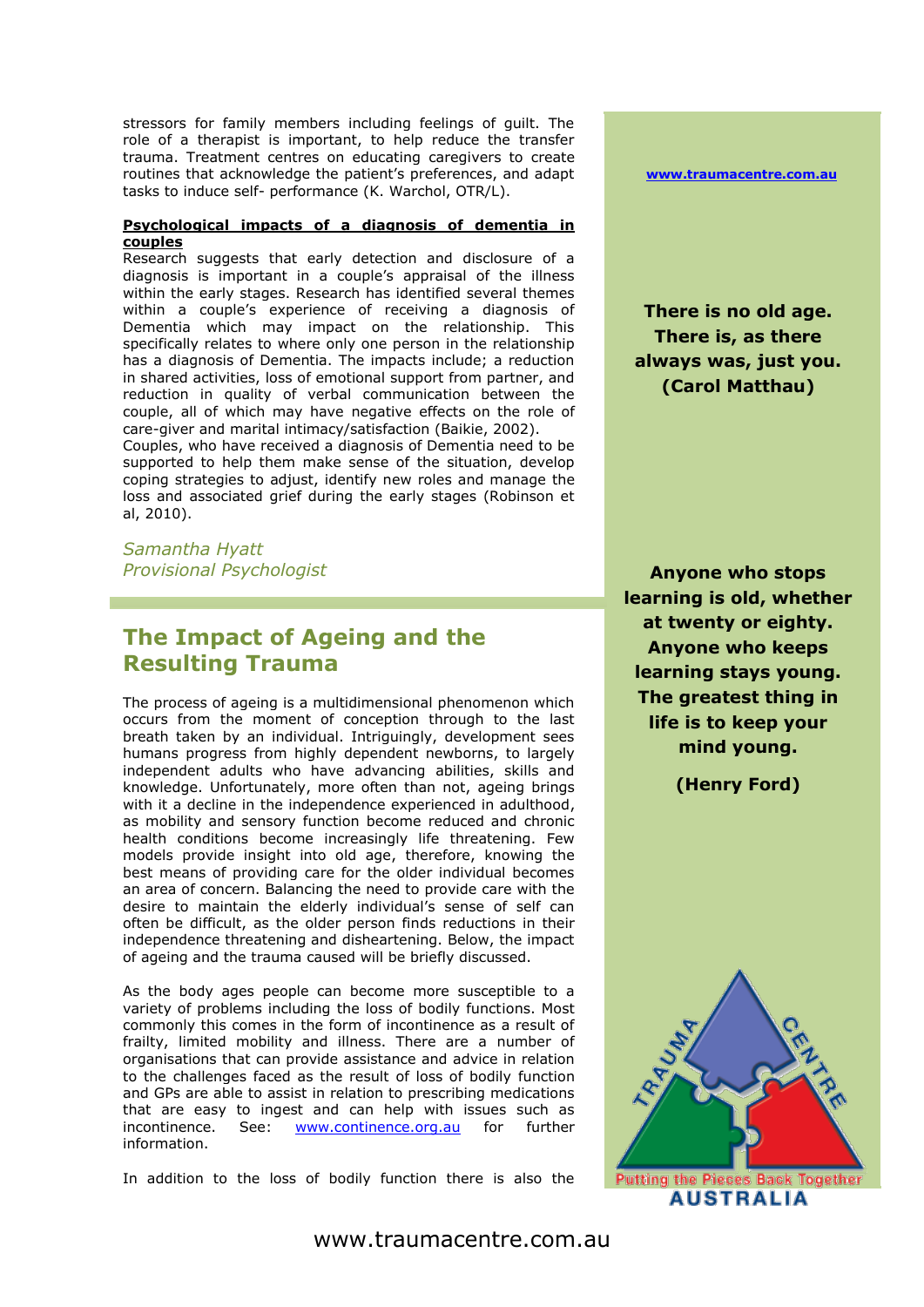decline in ability to provide care for oneself. This can be traumatic for both the individual and those who are called upon to provide care for the ageing person. The older individual may become resistant to the level of care provided or find it more difficult to swallow medications. Another hardship for the carer is the making of decisions on behalf of the older person. These decisions may range from the mundane to the incredibly difficult. Knowing the wishes of the older person, and where possible by including them in the decision-making process, may lessen this burden. However, when considering this, it is important to take into account safety issues, emotional wellbeing, physical ailments, and cognitive lucidity. See: [http://ezinearticles.com/?Caregiving-For-Elderly-Parents---](http://ezinearticles.com/?Caregiving-For-Elderly-Parents---Decision-Making&id=4486018) [Decision-Making&id=4486018](http://ezinearticles.com/?Caregiving-For-Elderly-Parents---Decision-Making&id=4486018)

A particularly common trauma experienced by the ageing person comes as a result of having to move into an Aged Care Facility. This also holds the potential for those caring for the ageing individual to experience symptoms of trauma, as moving a loved one into an Aged Care setting may result in feelings of anguish, guilt and betrayal. However, it is important to note that Aged Care facilities provide companionship and a sense of community for those more mobile members, providing clubs, activities and an environment wherein support is available around the clock, potentially reducing feelings of isolation and loneliness within these individuals. In contrast, older people will often elect to stay in their own home as they age, as this is the place with which they feel most familiar and often a place filled with memories from their lifetime. Whilst it may be a desire of the carer to fulfil this wish, caring for an elderly person in their own home can often be challenging. This is especially so when the older person has experienced a decline in mobility and where there is a need for continual assistance. [www.agedcareaustralia.gov.au](http://www.agedcareaustralia.gov.au/) provides information on caring for loved ones in the home.

The impact of ageing is at its most evident when an older person is deemed to be in need of admission to a high care facility. High care is needed by those who are suffering from conditions requiring 24 hour care by professional staff and who need assistance with most tasks of daily living, for example, mobility, bathing, dressing and toileting. Low care is offered to those who are still able to perform most aspects of daily living, but require assistance with personal care, rehabilitation and household tasks. It is often a less negative experience for the families of an older person who is assisted in this manner. It removes from the carer the worry of ensuring the simple things are provided for. Conversely, high care may result in feelings of anxiety, fear and sadness as the responsibility for the older person is handed over to services and professionals who may be unknown to the carer and/or the older individual. This is especially so when the need to utilise high care is sudden and unexpected. There are a number of organisations which are able to provide information and support to those who find themselves in this situation. Please see the links below:

#### **Aged Care Assessment Team 1800 500 853** [www.agedcarer.com.au](http://www.agedcarer.com.au/)

**Department of Health and Ageing 1800 200 422** [www.agedcareaustralia.gov.au](http://www.agedcareaustralia.gov.au/)

#### **[www.traumacentre.com.au](http://www.traumacentre.com.au/)**

### *PRIZE OPPORTUNITY*

Trauma Centre Australia in association with TAPIG is offering a prize of a \$50 book voucher and free entry to a year of TAPIG events.

Just write a 300-500 word article for the Winter edition 'Inside Trauma'*.* 

The topic is;

*Trauma of Modern Living (NOISE)*

> Entries are due by 1st of May 2013.

To subscribe or unsubscribe, please email; [newsletter@traumacentre.com.au](mailto:newsletter@traumacentre.com.au?subject=Newsletter%20-%20Unsubcribe)

### **Help Referral Hotlines**

**Life Line – 13 11 14 Odyssey House - (03)9420 7600 Direct Line - 1800 888 236 Trauma Centre – (03)9205 9488**